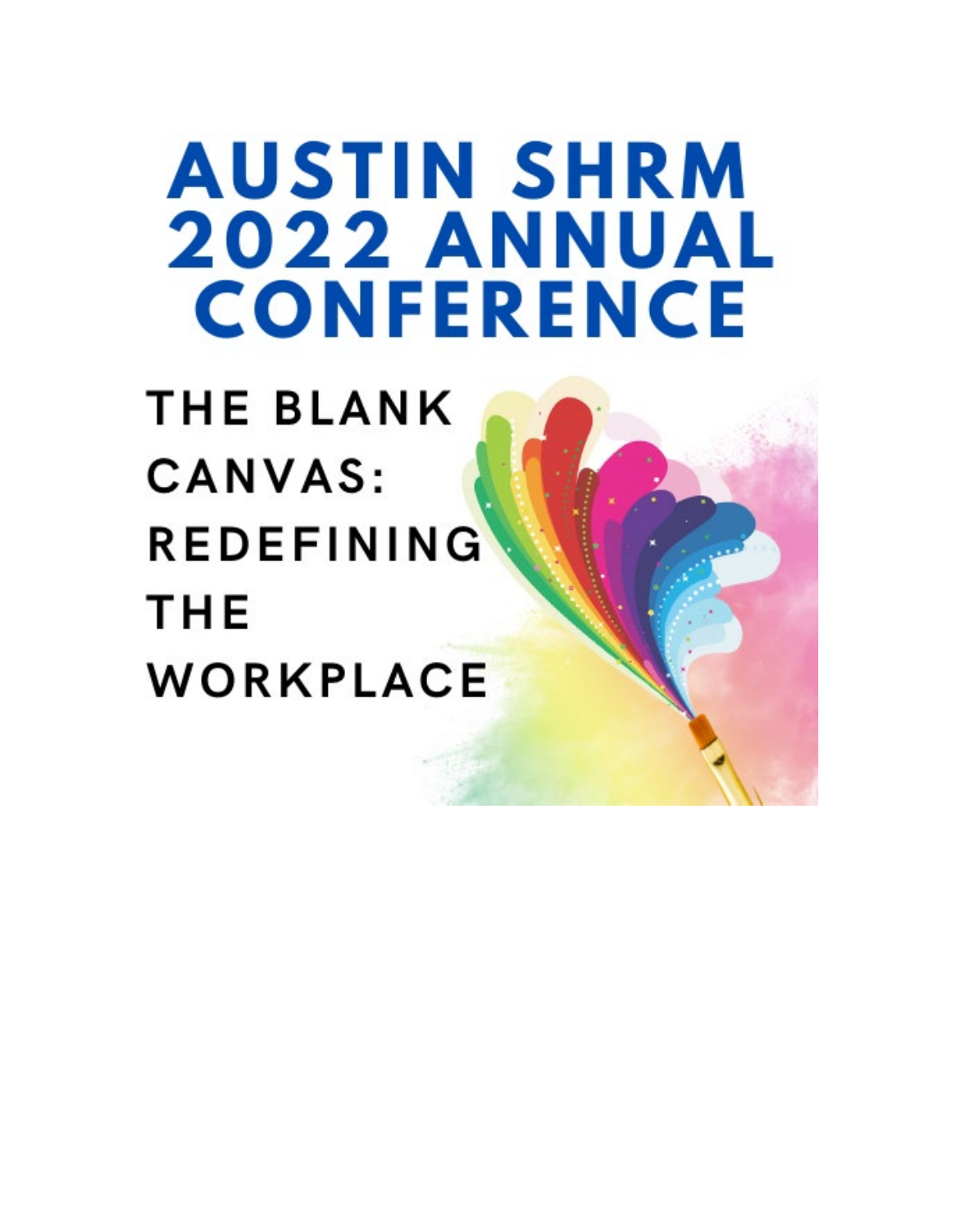



# **2022 Austin SHRM Annual Conference**

Austin SHRM invites you to partner with us for our educational and networking event for HR professionals in the Austin and Central Texas area. The annual Austin SHRM Conference hosts HR professionals, speakers, sponsors, and exhibitors. Join us as we seek to improve, innovate, and redefine the workplace in 2022.

Austin SHRM is a 501 (c)(6) not-for-profit association who represent over 500 businesses throughout the Austin area. Austin SHRM'S mission is to promote professionals, effectiveness, and understanding in the HR field by offering members a variety of professional development opportunities and a common forum for sharing ideas and experiences and by exchanging ideas and information current on HR issues, causes, and concerns.

# **Become a Sponsor**

Increase your company's visibility and participate as an official sponsor of the Conference! With packages available to fit most budgets, you can build brand awareness and reach HR professionals who influence and make critical decisions to benefit their organizations.

# **Conference Location & Hotel Recommendations**

The 2022 Austin SHRM Conference and Hotel accommodations will be at the Hyatt Regency Austin. A block of rooms has been reserved at a special conference rate of \$239 plus tax. When making a reservation, CALL THE HOTEL and mention you are attending the Austin SHRM 2022 Conference to obtain this special conference rate. Valid for Thursday, August 4, 2022. HOTEL RESERVATION DEADLINE IS JULY 1, 2022.





Hyatt Regency Austin 208 Barton Springs Austin, TX 78744

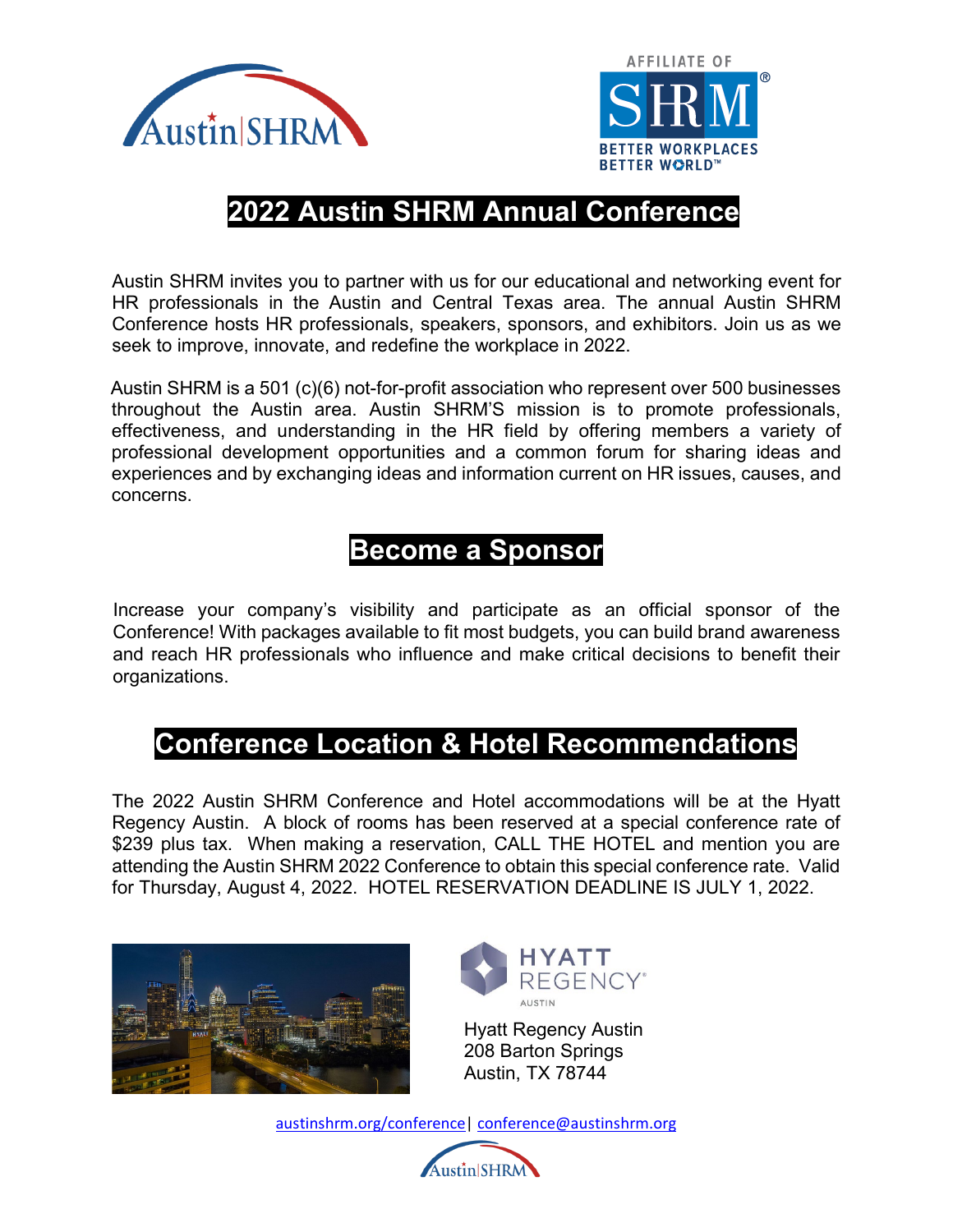# **2022 CONFERENCE SCHEDULE**

| Thursday, August 4 <sup>th</sup> | Expo Center Open 6:00 PM - 8:30 PM                   |
|----------------------------------|------------------------------------------------------|
| 4:00 PM - 6:00 PM                | Exhibit Booth Check-In and Move-In                   |
|                                  | (must be set up by 6:00 PM)                          |
| $6:00$ PM $-8:00$ PM             | Networking Night in Expo Center (Zilker Ballroom)    |
|                                  |                                                      |
| Friday, August 5th               | Expo Center Open 7:00 AM - 5:30 PM                   |
| 7:00 AM - 8:00 AM                | Attendee Registration, Breakfast, and Networking     |
| $8:00$ AM $-$ 9:00 AM            | <b>Morning Keynote</b>                               |
| $9:15$ AM $-$ 10:15 AM           | <b>Breakout Sessions (4)</b>                         |
| 10:15 AM - 11:00 AM              | <b>Exhibitor Tour (Whova Passport)</b>               |
| 11:00 AM - 12:00 PM              | <b>Breakout Sessions (4)</b>                         |
| 12:00 PM - 12:30 PM              | Lunch in Expo Center                                 |
| 12:30 PM - 1:30 PM               | Afternoon Keynote                                    |
| 1:45 PM $-$ 2:45 PM              | <b>Breakout Sessions (4)</b>                         |
| 2:45 PM - 3:30 PM                | Refreshments & Exhibitor Tour (Whova Passport)       |
| 3:30 PM - 4:30 PM                | <b>Breakout Sessions (4)</b>                         |
| 4:45 PM – 5:15 PM                | Closing Remarks & Grand Prize Drawing in Expo Center |

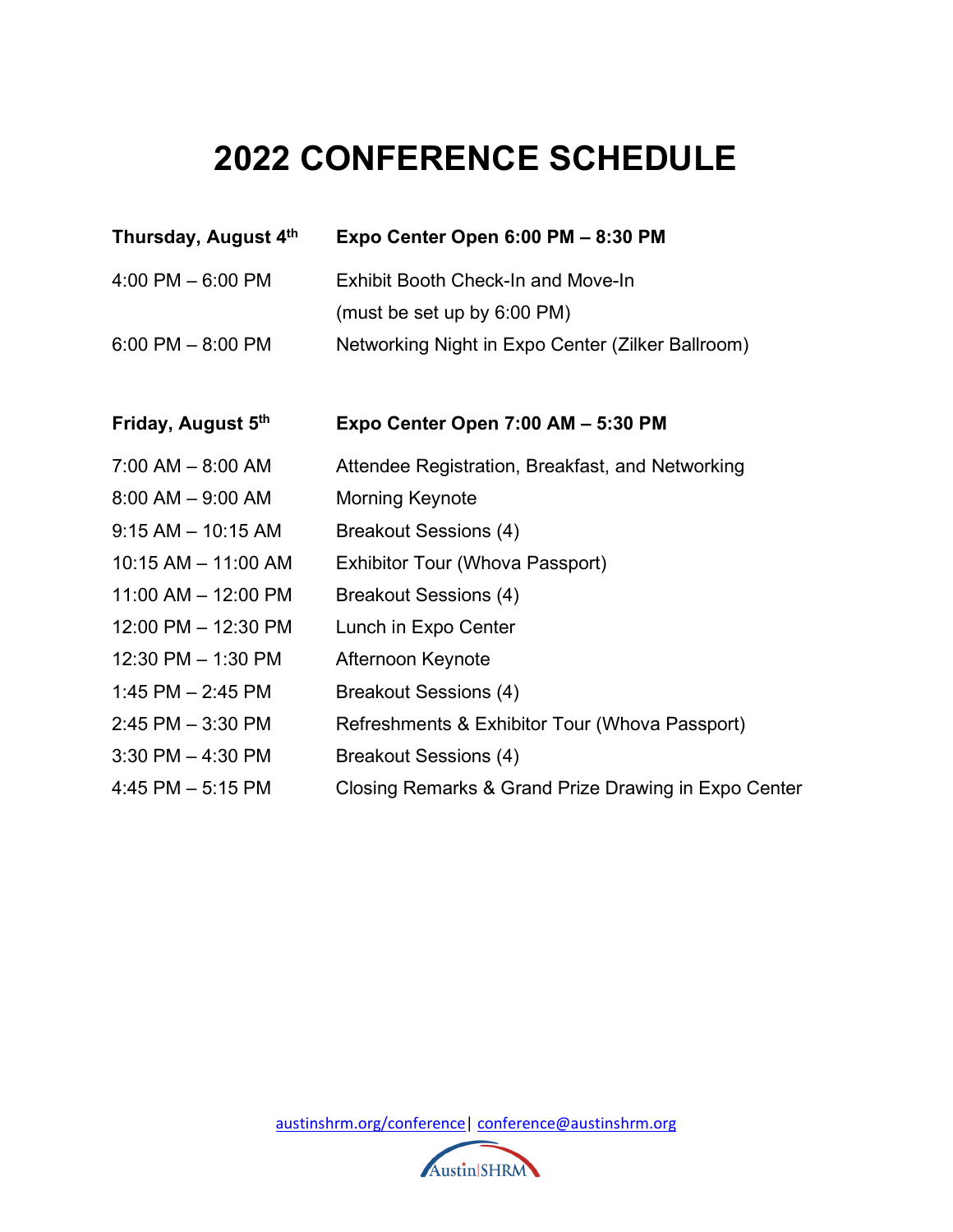## **2022 Austin SHRM SPONSOR / EXHIBITOR PACKAGES**

#### **PLATINUM (4 Available) \$5,400 Regular; Early Bird \$5,000**

- *Breakfast Keynote*
- *Lunch Keynote*
- *Tote Bag*
- *Networking*
- *Whova App*
- 1. Recognition on stage & from podium
- 2. Recognition on all pre & post conference marketing/communication materials
- 3. Post conference email attendee email list
- 4. Opportunity to provide giveaway or gift basket
- 5. 2 full conference attendee registration
- 6. Exhibit table
- 7. Inclusion in conference game via Whova
- 8. Opportunity to place one piece of collateral at each attendee's seat during conference
- 9. Recognition on event signage

#### **GOLD (4 Available) \$3,050 Regular; Early Bird \$2,800**

- *Grand Prize*
- *Badge*
- *Lanyard*
- *Parking Garage Pass*
- 1. Recognition on all pre & post conference marketing/communication materials
- 2. Post conference attendee email list
- 3. Opportunity to provide giveaways or gift basket
- 4. Opportunity to place one piece of collateral at each attendee's seat during conference
- 5. Exhibit table
- 6. 2 full conference registrations
- 7. Inclusion on conference game- via Whova
- 8. Recognition on event signage

#### **SESSION ROOM (12 Available) \$1,950 Regular; Early Bird \$1,800**

- 1. Signage leading into the session
- 2. 3-5 minutes podium time to share about organization with attendees in that session

#### **DIAMOND (3 Available) \$3,800 Regular; Early Bird \$3,500**

- *Audio & Wireless*
- *WIFI*
- *Lunch*
- 1. Parking garage pass
- 2. Recognition on stage & from podium
- 3. Recognition on all pre & post conference marketing/communication materials
- 4. Post conference email attendee email list
- 5. Opportunity to provide giveaway or gift basket
- 6. 2 full conference attendee registration
- 7. Exhibit table
- 8. Inclusion in conference game via Whova
- 9. Opportunity to place one piece of collateral at each attendee's seat during conference
- 10. Recognition on event signage

#### **SILVER (2 Available) \$2,500 Regular; Early Bird \$2,300**

- *Breakfast*
- *Afternoon Refreshment Break*
- 1. Sponsor logo is featured on signage at the breakfast area with an option to distribute materials on tables and seating area.
- 2. Exhibit table
- 3. 2 full conference registration
- 4. Post conference attendee email list
- 5. Opportunity to provide giveaway or gift basket

#### **EXHIBITOR (20 Available) \$1,500 Regular; Early Bird \$1,350**